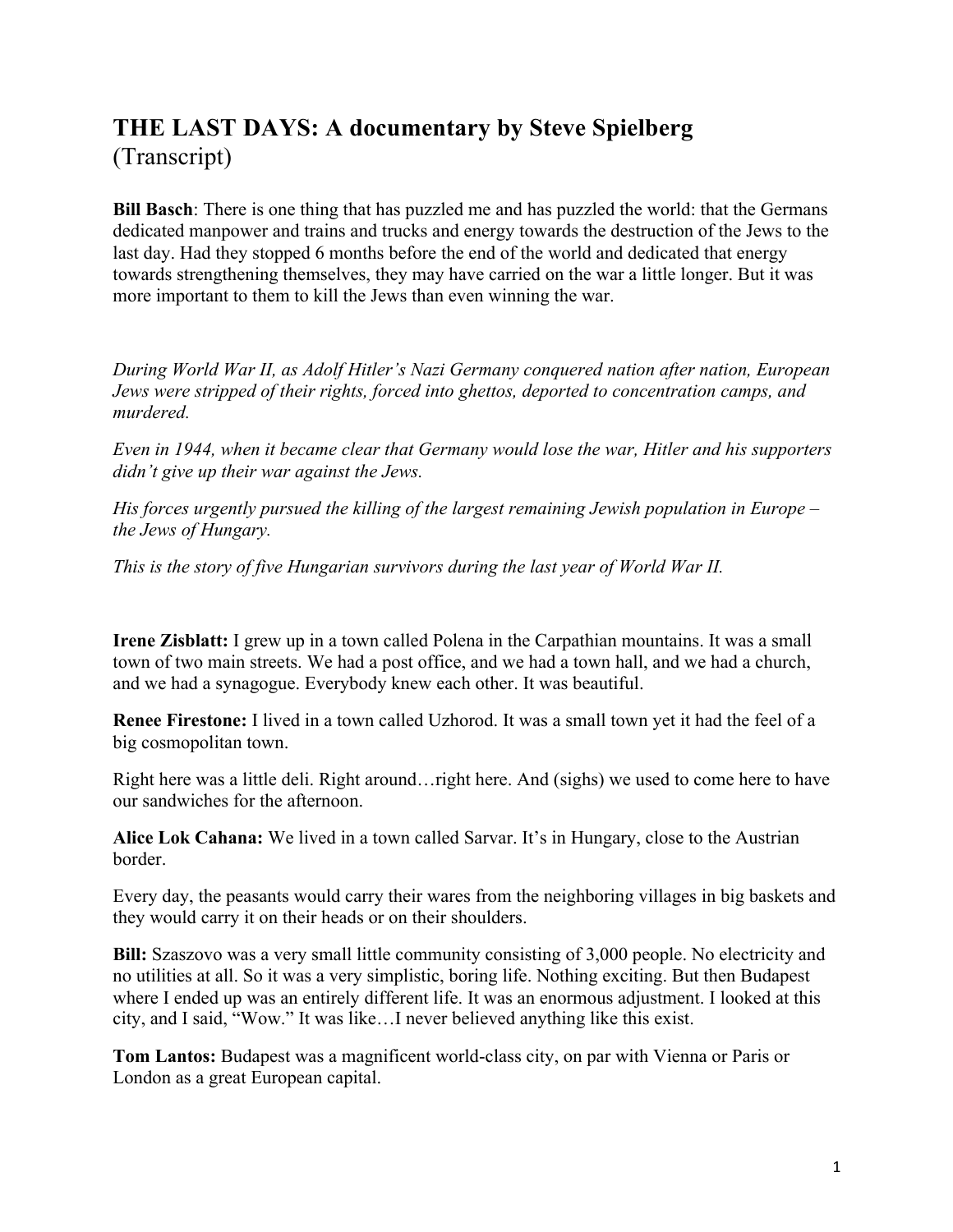This magnificent Parliament building saw the best and the worst in Hungarian history. The bulk of the Jews in Budapest were utterly assimilated, deeply patriotic and enormously proud of their Hungarian cultural heritage.

**Alice:** There were about 800 Jewish families in our town, and I think the town was 10 or 11,000 non-Jews.

**Renee:** I had non-Jewish friends. I dated non-Jewish boys. My parents had non-Jewish friends.

**Alice:** We also felt quite Hungarian at the same time, not just Jewish. So Judaism was our religion but we were Hungarians.

**Newsreel Narrator:** On August 2<sup>nd</sup> 1934, officers and men swear the oath of allegiance, not to Germany, but to Hitler personally.

**2nd Newsreel Narrator:** As Hitler's rule over Germany became absolute, to his alarmed neighbor Austria, Hitler promised to keep hands off.

**Tom:** In 1938, when I was 10 years old, I bought my first newspaper. And I saw the headlines "Hitler marches into Austria", and I sensed that this historic moment will have a tremendous impact on the lives of Hungarian Jews, my family and myself.

**Newsreel Narrator:** Germany invades Poland and the free state of Danzig. Warsaw is bombed, blasted and shelled. Poland is in ruins.

**Irene:** There were refugees coming to Hungary, running away from Poland. And most of the Jewish families, Friday night, the men went to the temple to bring these people home and give them shelter.

**Alice:** They would come and tell stories. And I remembered, very often, we did not believe them.

**Irene:** I heard a conversation between my father and another man and he was telling my father what the Nazis are doing in Poland. And one thing that I'll never forget that I heard and he said, "The Nazis are taking our young Jewish infants and they are tearing them in half by their legs and they're throwing them in the Dniester." The Dniester is a river in the Ukraine.

**Renee:** Then later, of course, the stories were getting worse and we began to hear about mass shootings into mass graves.

**Tom:** But there was a sort of a naïve – I hate to use the word, but I have to use the word – patriotic feeling that we Hungarians don't do such things.

**Renee**: Hitler was in Germany, so what happened in Germany didn't reflect on us. I mean, we were far away from it.

**Dr. Randolf Braham**: There were two wars. There was a military war and hand-in-hand with that war, there was a second war – the war of the SS directed against the Jews.

**Tom**: The dark side of the Hungarian national character was becoming more and more obvious. The persecution of Jews became more and more obvious. Jews were losing their jobs, their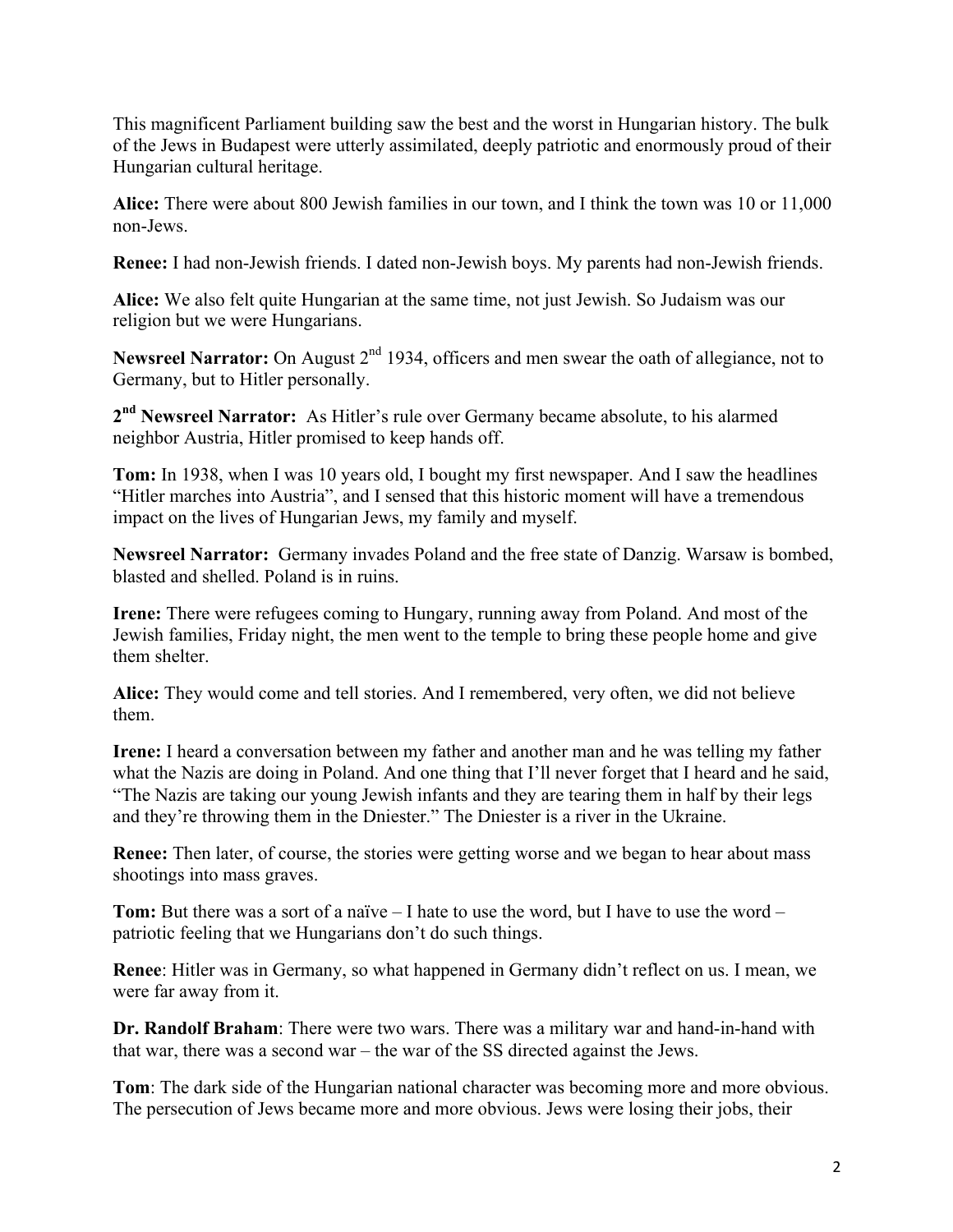businesses. There was a Hungarian Nazi movement, the Arrow Cross, and this became of course the most hated and the most feared group for Hungarian Jews.

**Renee**: People wonder how is it that we didn't do something. We didn't run away. We didn't hide. Well, things didn't happen at once. Things happened very slowly. So each time a new law came out, or a restriction, we said, 'Well, just another thing. It'll blow over."

**Tom**: Hitler moved into Hungary on 19<sup>th</sup> March, 1944. I was 16 years old.

Alice: 1944, March 19<sup>th</sup> – Germans entered. The SS entered our town.

**Irene**: Two motorcycles were the whole Nazi regime that occupied our town because they were already there, with the people that lived there the whole time and did their dirty work. Most of them were people that we thought were our friends all these years, but they turned overnight on us and went with the other side.

**Renee**: And the next restriction was that the Jew cannot walk out on the street without a yellow star. We heard that in Germany, they had to wear the yellow star before they were taken away and in Poland, they did that. So at that point, we were worried.

**Tom**: I did not wear a yellow star and I was caught. I was put into a forced-labor camp in a place north of Budapest which had an important railroad bridge.

And our job was to repair the railroads, the lines, the bridges – non-stop – while the British and the Americans were bombing day and night. We were obviously worried that we would die but we were also hoping that the Americans and the British bombers will hit all of their targets and destroy this bridge because that was the way to defeat Hitler.

I escaped from that labor camp and I joined the Hungarian underground.

**Alice**: And the next decree would be that we have to pack up 25 kilos. And at first, we didn't understood. What do you take? Think about your home, your own home. What would you take? 25 kilo… what IS 25 kilo? How much is 25 kilo? Do you take the pillows? Do you take your covers? Do you take your dishes? Do you take… what do you take?

**Renee**: When we were packing, I wanted to take something that would remind me of the good times. I was very depressed and worried. And so I came across a bathing suit… a bathing suit that my father brought me. I don't want to do this… On one of his business trips, about three years earlier, my father came home and he always brought us something, my sister and myself. And of course we always ask, "What did you bring?" And he opened this box and out of the box came this most beautiful bathing suit. It had a shiny satin finish and a print of multi-colored flowers. And then in the afternoon when I heard the soldiers' boots coming up the stairs, I ran back and I put this bathing suit under my dress. And that's how I left.

**Irene**: They broke down the front doors. They came in. They gave us a few minutes – they said a half hour but it was not a half hour – to get all our valuables together and they marched us out of the house.

**Alice**: I couldn't imagine they'd just take out people from their homes because they are Jewish.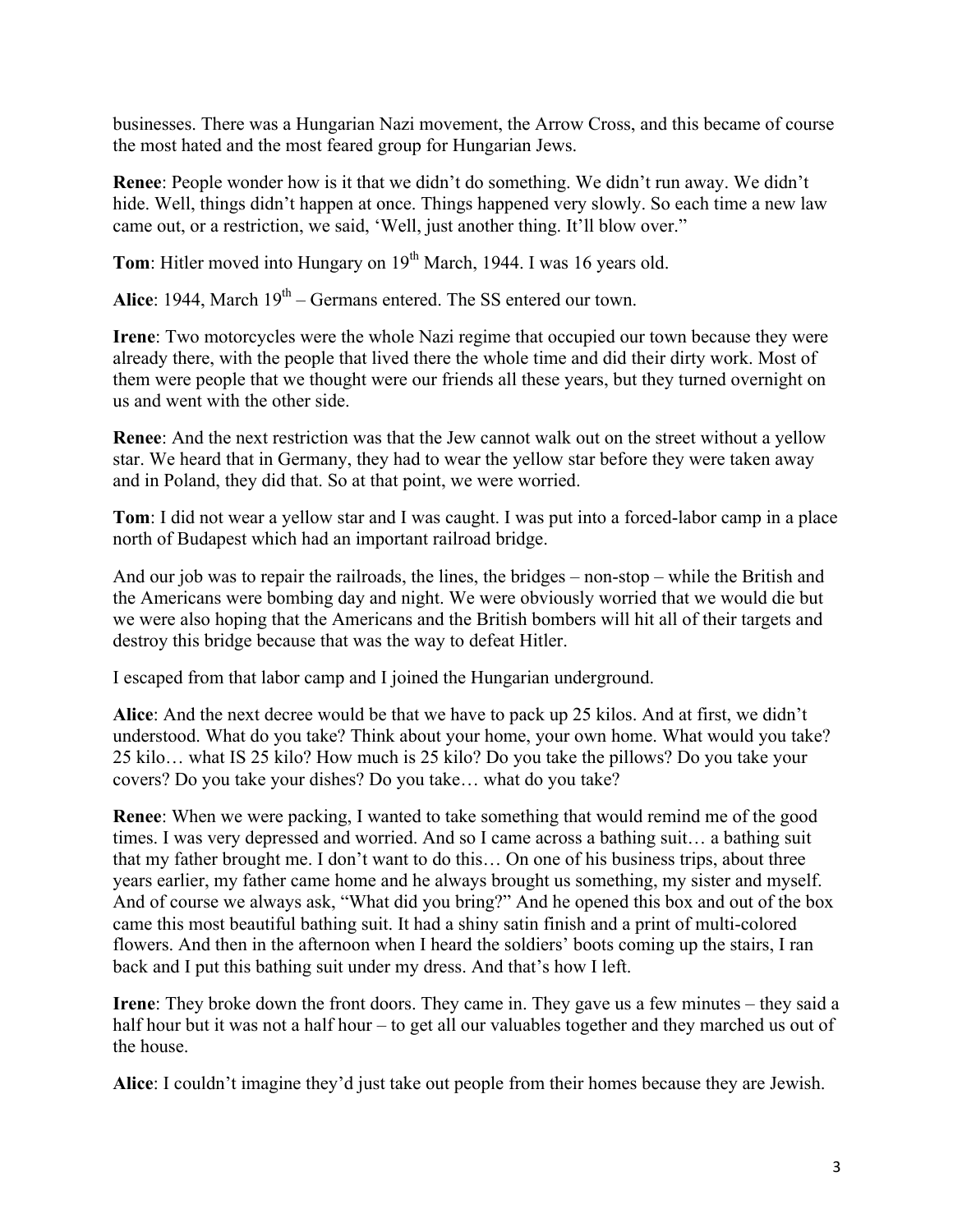**Irene**: Our friends, so-called, and neighbours, they were standing, lined up alongside of the road and they were yelling, "It's about time. You go on out of here. We don't need any Jews in our town. We need to get rid of all you Jews." And I stood, and I could not believe my eyes. The people I went to school with, their children. We were friends. We were sharing things together. Why are they so hostile? Why do they hate us all of a sudden?

**Alice**: It's like when you read that the Jews went out of Egypt. We are carrying all our baggage. The pillows and the covers are tied in a bundle and we children helped to carry it. And I'm so ashamed.

**Renee**: We wanted to believe that they're going to take us to Germany and that we're going to work. We really wanted to believe it. And by then the whole European Jewry was already in camps, which we didn't know.

**Dr. Randolph**: The concentration, ghettoisation and deportation took place in a concentrated manner – that is, within 12 weeks. And nowhere else was the deportation program carried out with the barbarity and speed that it was in Hungary.

**Alice**: They said that they will take us to a ghetto. I mean, we never hear this word. It is not a Hungarian word. "Ghetto."

**Irene to her daughter, Robin**: We had no idea where we were. In the morning, when we woke up, I realised that we are in a brickyard, brick-factory yard.

And in April, it was rainy, it was a lot of rain. And we were always… we had to change the sheets, because the roof was the sheets and we were always wet.

There were thousands of people there because they came from the whole county. And there were guards everywhere, with dogs, walking around all the time. Big German Shepherd dogs on very, very tight leashes.

… at the time because this was all just these huts with people, people all over the place.

**Robin**: So do you know where your hut was?

**Irene**: Yes. My hut was right here where these piles of bricks are.

And then one day, they announced that everybody that wants to go to work – to Tokaj and the vineyard to make wine – should come on the train. And everybody, voluntary, gladly went on the train because this was hell. And going to work in a vineyard was like going to heaven from this.

**Renee**: We were taken to the railroad station by the Hungarian soldiers.

**Irene**: My mother said to me, "I rolled up diamonds in your skirt – in the hem of your skirt – and if you don't have enough to eat, those are to buy bread."

**Renee**: When we arrived in the railroad station, we realised that we're not going on passenger trains. The cattle cars were waiting for us.

**Irene**: My father said they ran out of other trains – because it's wartime they don't have the other trains so they have to use what they have.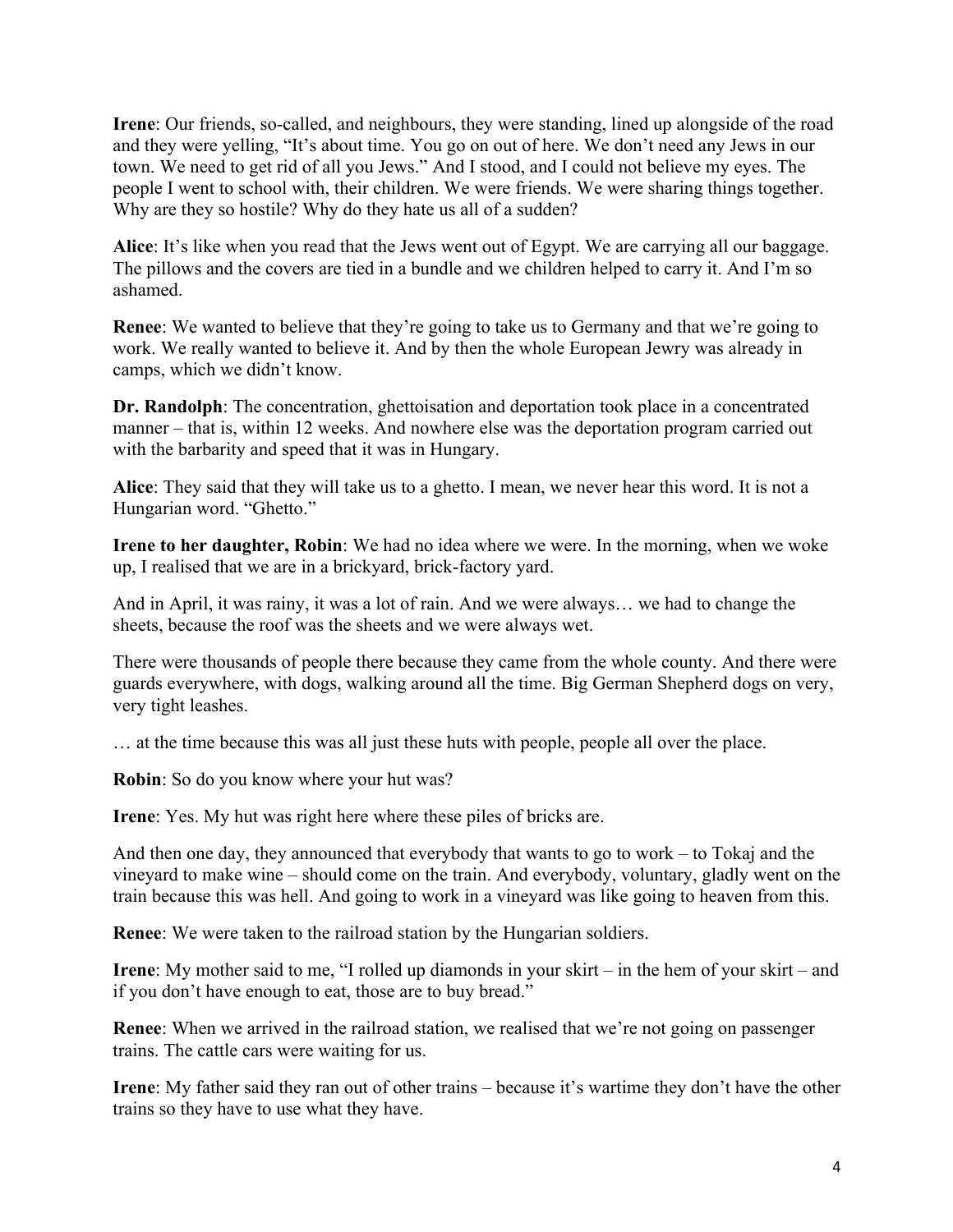**Alice**: Anybody who didn't go and didn't go fast was beaten.

**Irene**: When they closed the doors - when I heard that knock on the outside, like a bolt closing us in there – it wasn't normal anymore. It wasn't… I didn't accept that they were running out of the other trains.

**Bill:** Budapest, as times started getting worse, I really had to acquire gentile papers. I did not exist as a Jew. I would have been shot. I would have been killed.

**Tom**: You were hunted animal, 24 hours every day, and you didn't know if anybody you encountered was really on your side. Had it not been for Wallenberg, neither I nor the other tens of thousands would have ever survived.

**Dr. Randolph**: Raoul Wallenberg arrived when all of Hungary, with the exception of Budapest, was already free of Jews.

**Tom**: He went to Budapest at a time when, in the countryside the Jews had already been put into cattle cars and shipped away from Hungary. And he decided to join the Swedish embassy there for the sole purpose of trying to save Jewish lives. By issuing so-called Swedish protective passports, he declared that the individual who had this document, at the end of the war, planned to go to Sweden. This was pure fiction. But in the chaos and the confusion of the war, this miraculous, worthless piece of paper worked.

**Bill:** Several of us acted as distributors or runners to deliver this fake passport to the people that were waiting in those protected houses.

**Tom**: Wallenberg leased large apartment houses, put up a Swedish sign indicating that all the residents were under the protection of the Royal Swedish Government. I stayed at Saint Steven Park, number 25.

# *[Speaking in Hungarian]*

Most of these houses were upper middle-class apartment houses. And the 3-bedroom apartment that may have had 4, 5, 6 people living there before this crisis suddenly became a hovel with 60, 70 people jammed into a 3-bedroom apartment.

**Tom speaking to his grandchildren:** It was very uncomfortable, honey, but more importantly, it was unbelievably dangerous.

**Tom**: The word "protected house" obviously was a misnomer because many of the people living in these "protected houses" were rounded up, taken to the bank of the Danube and killed.

**Bill:** Now, to get into the protected houses was not difficult. The soldiers didn't care. They were out in the front, "Go in there." However, to come out… that was the very, very difficult thing.

**Tom**: If German soldiers or Hungarian Nazi soldiers were suspicious, they ordered us to take down our pants because we were the only people who were circumcised.

**Bill**: One day, I had on my body, strapped around the fake passports which I was delivering to these people so they could get out of the building and I miscalculated. I went through the sewer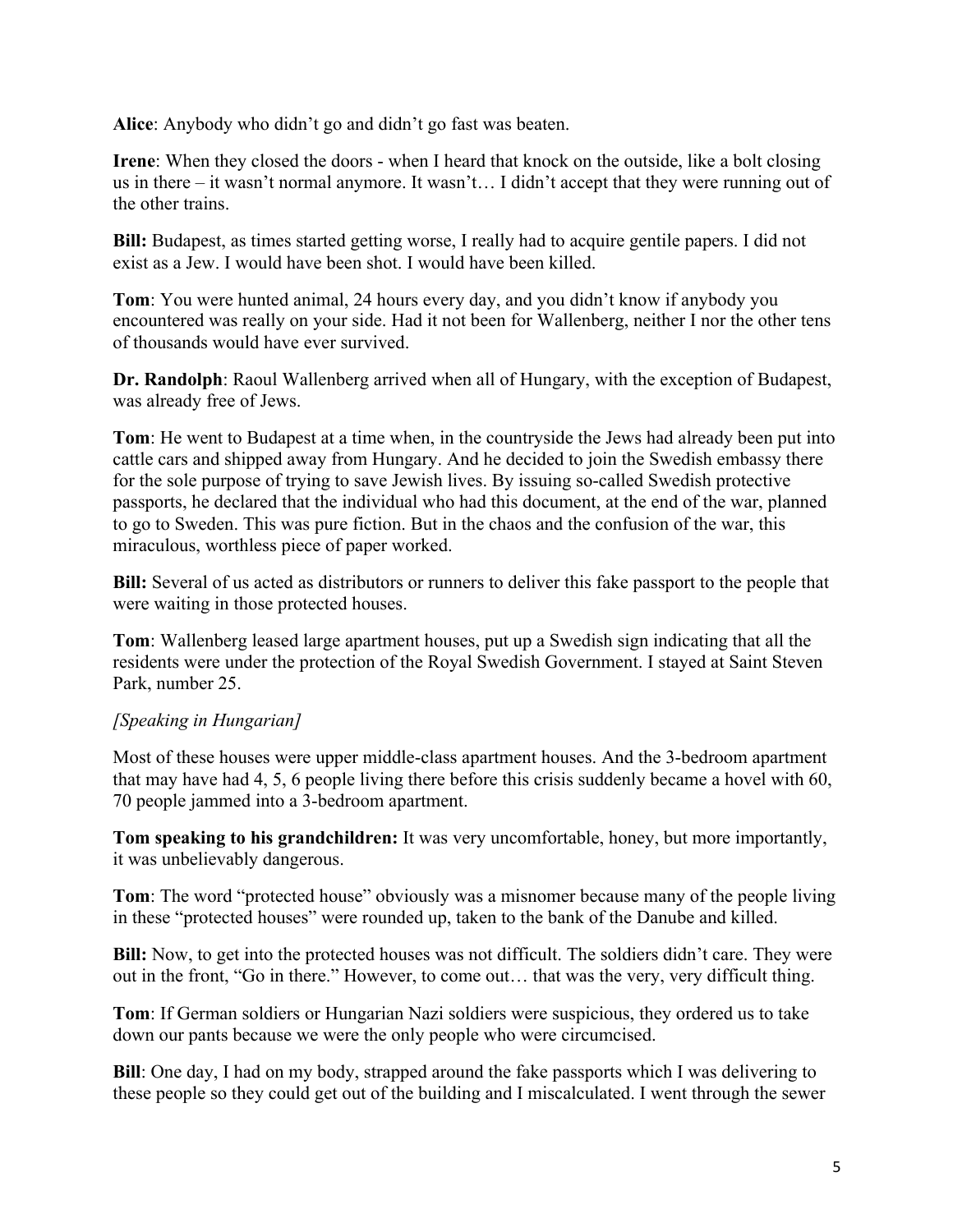line, and I knew when to get out and I made a mistake. Instead of coming out in middle of the building, I came out in front of the building where two soldiers were guarding the building. I started running as fast as I could across the street, back and forth, and they were deporting a group of Jews. Not knowing where they are taking them, I jumped into that group of Jews thinking, just as I got in so many times into trouble, I'll get out one more time. This is just one more escape. We wound up five days later in Buchenwald.

**Irene:** We were on the train for about five days.

**Alice**: Sitting on a heap of luggage that we carried there.

**Renee**: The cattle car I was in, there was about 120 of us.

**Alice**: Mashed together like sardines and it's very, very hot.

**Irene**: They had one pail for, you know, going to the bathroom.

**Alice**: And suddenly the bucket filled up and then the odour was unbearable.

**Irene**: They never opened the doors to go to the bathroom. They never gave us any water, they never gave us any food. The children were screaming, they wanted to go home.

**Alice**: Where are they taking us? Where are they taking us? Nobody answers.

**Renee**: It was total darkness. The light seeped only through the cracks of the cattle car.

**Irene**: My father found a crack in the cattle train and he looked out and he just spoke out loud, "I don't think we're going to the vineyard that they told us we were going because we just crossed the border and we're heading towards Poland." And when he said Poland, I remembered the man telling the story about the children – what they're doing to the children in Poland. And I was holding my little brother, and he was 2 and a half years old, and I was holding him so tight and I said to myself, "I will never let him go. They will never take him from me."

**Alice**: When they opened the door suddenly – and suddenly the light hit you – and because you had your eyes for 4 or 5 days shut or used to this darkness, you're almost blinded.

**Irene**: We were so happy because we were going to get air. We were going to get off and maybe go to the bathroom like normal people, and have water and maybe some food.

**Alice**: And everybody would ask, "Where are we? Where are we? What is the name?" And it was a very strange name: Auschwitz.

**Alice to her son, Michael**: Here we had to be stopped. Here was stopped. Here was a lot of selection happened.

**Michael**: So you're all standing in a line?

**Alice:** Thousands of people, and close to each other. And confusion and noise. And then, "Don't move and don't…" Like soldiers, standing straight, you see. And in the middle would the SS go here, to check all of us, walking their dogs and just threatening.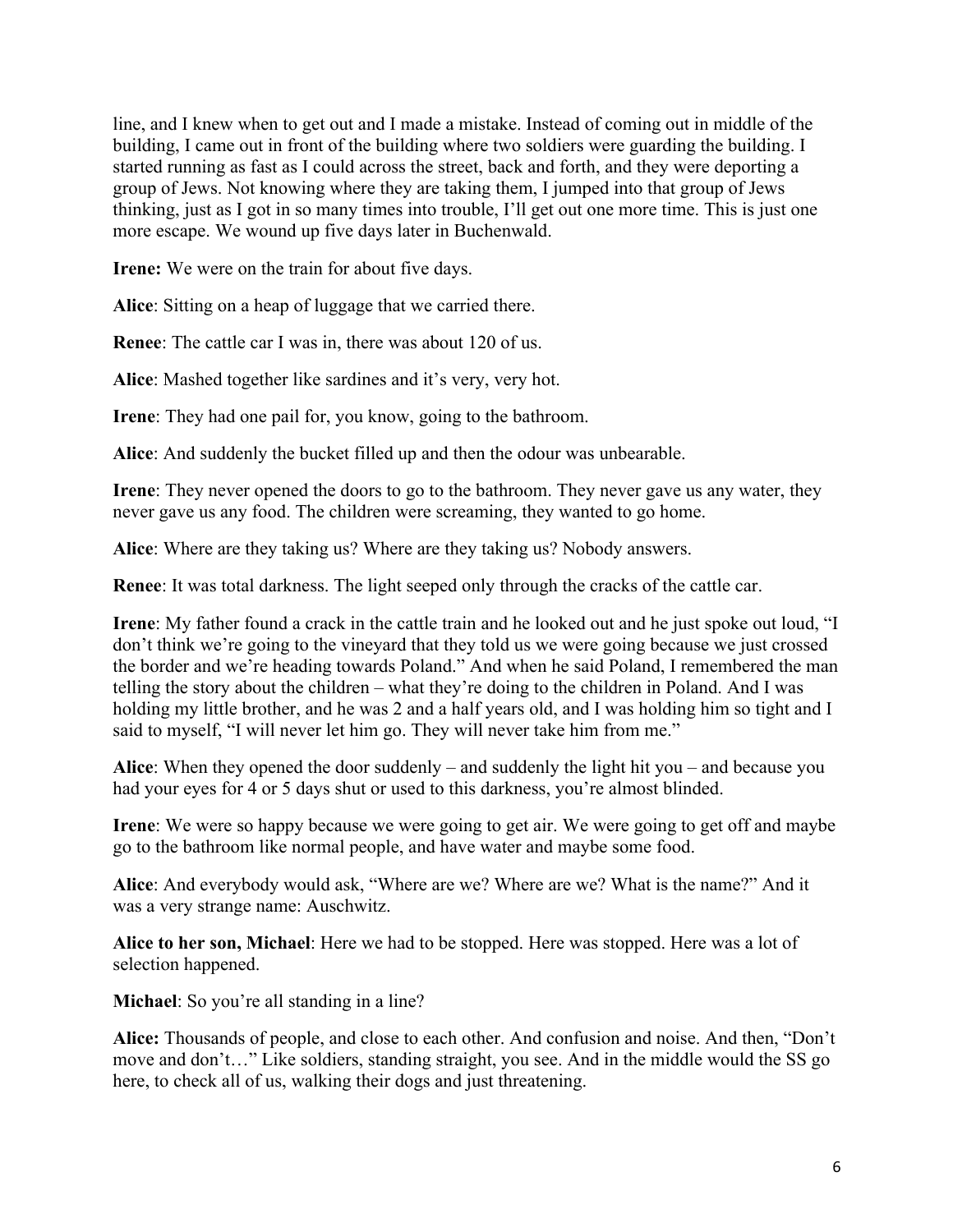**Michael**: In single file? Or were there people standing next to you?

**Alice**: Five. Five in a row. So it was easy to count. Right.

**Renee:** When I jumped off the cattle car I knew right away that whatever they promised us, whatever they told us, were lies.

**Alice:** And you see a lot of people running in striped clothes and shaved heads.

**Renee:** Surrounded by Nazi soldiers and vicious dogs.

**Irene**: They were yelling and they were screaming.

**Alice**: "Just hurry up. Leave all your luggage there. Just leave everything."

**Irene**: All of a sudden, there was a separation. And my mother and my… My mother and… And my brother and my sister… She held my little brother in her arms – in one arm and my four-anda-half year old sister in her hand – and I was holding on to her hand, and this was how we were walking towards… They were pushing us towards that destination.

**Dr. Hans Munch:** When the transports came in, the people were sorted. It was a very primitive process, a very simple one. The people had to stand in a long line. At the front of the line were some medical officers who would say, "This one's too old, over 50." "This one goes to the right, the other goes left."

**Renee**: My mother was selected at the railroad station. "Go to the left" while my sister and I went to the right. My mother was taken straight from the railroad station to the gas chambers. By the time my sister and I were processed into the camp, my mother was no longer alive.

We were taken to a dressing room. We were told we were going to be taking a shower after this horrendous journey. And we are going to refresh ourselves and then we'll be assigned to our work.

**Irene**: They ordered us to take our shoes in one hand and our clothes in the other hand. Then I remembered the diamonds and I grabbed my blue skirt and in the crowd, you know, I just fast took out the diamonds and held them in my hands and I had no clothes on my body.

**Renee**: And I remember I got undressed with the rest of them, and there I was in the bathing suit, standing in the bathing suit. I had a premonition. I had this feeling that if I take this bathing suit off, if I leave this bathing suit behind, all the wonderful memories that were built in this bathing suit… I kept remembering how I wore there on the swimming pool, and how the boys were whistling at me and my friends were so jealous. And now I'm going to take it off and I'm going to leave it here. Everything that meant anything in life to me, I'm going to leave behind.

**Irene**: They kept on saying if anybody has any valuables left, to leave them. They had a section for that. And I held on to the diamonds for dear life because that was to buy bread. So I put them in my mouth. And then, when I walked up again, I saw they were opening up people's mouths and they were looking in the mouth. But I was at the road of no return. I couldn't give them up any more because I would be shot. "Why didn't I leave them back there?" And I had them in my mouth and I didn't know what to do, so I swallowed them.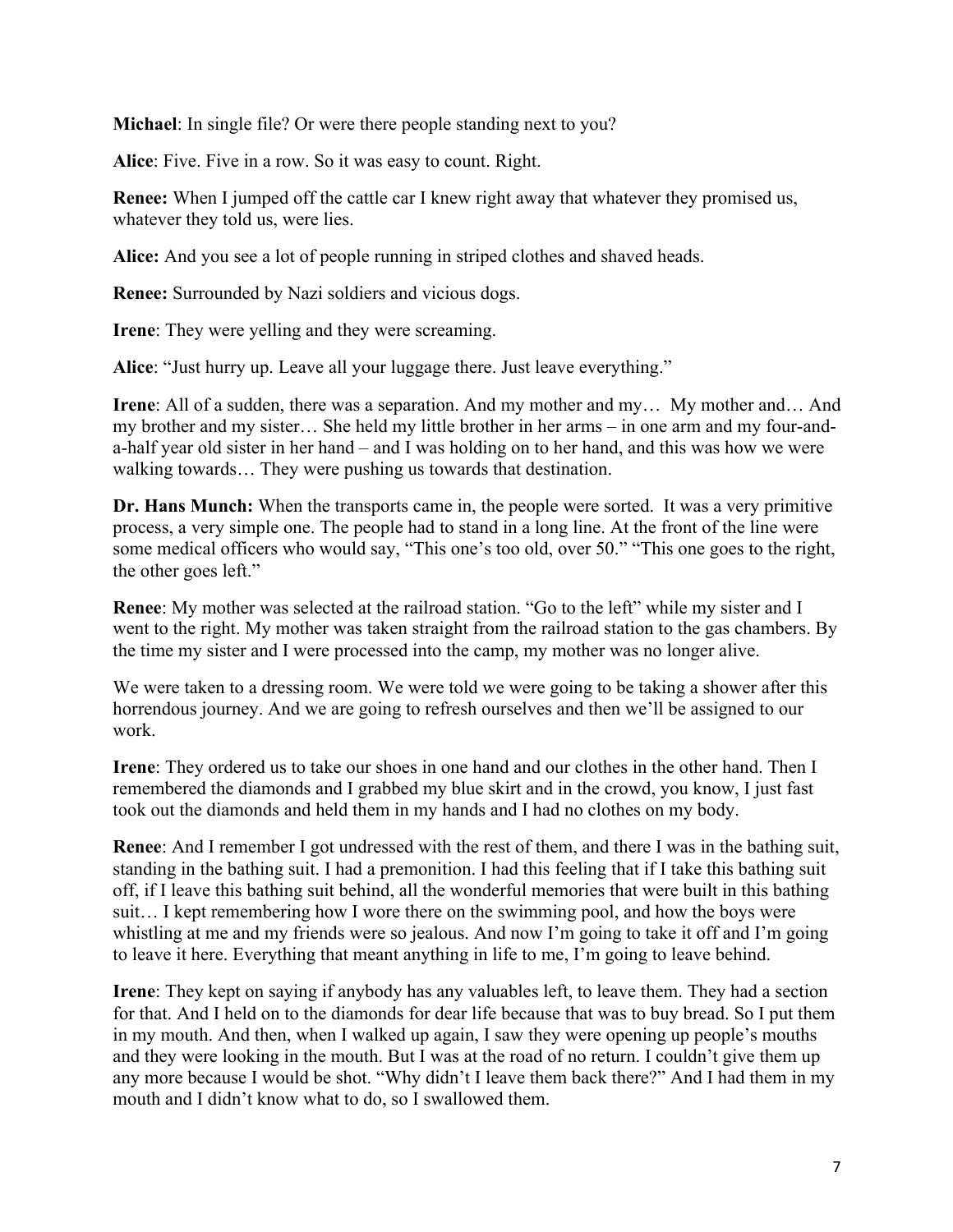**Renee**: We walked into the shower room and the dressing room was locked behind us. And a commando came in behind us and removed all our belongings right away.

**Irene:** They did give us a shower – a little trinkly shower – and then they... again there was another door on the other side leading out to the courtyard on the other side of this building. And at the door, they had a pile of clothes and they ordered everybody to pick one piece of clothing.

**Renee**: We waiting till about midnight, and then they permitted us to walk into one of these wooden barracks.

**Alice**: A thousand people in a barrack. If one person turned, everybody had to turn because we were so close to each other. I used to wake up so cold. And I used to have returning dreams that a whistle. It's dark outside and this is a madman's hell.

**Renee**: We saw this group of about 20 men coming through the camp. And as they were marching by, I was watching. "Maybe I know somebody." And suddenly I recognised my father. And my first thought was to hide. It was terribly painful seeing him with his shaved head, in this uniform like a prisoner. This man who was helping everybody, who was the kindest human being. I just couldn't imagine how would he feel if he saw us with the shaved heads in this rag. So I really just wanted to hide so he can't see me. And at that moment, our eyes locked. And I could see his tears rolling down his cheek. That was the last time I saw my father.

**Irene**: I saw trucks coming and screams on the trucks. And I saw two children fall out of the truck. And the truck stopped. And one SS man came out from the front and he picked up the children like that, and he banged him against the truck and the blood came running down and threw him into the truck. So that's when I stopped talking to God.

**Renee**: They told us that we're going to get a number. A prisoner's number. Well, of course, we expected to get a prisoner's number on our clothing or somewhere. And they set up these tables and at each table sat a few girls with these huge books opened in front of them. And we presumed that they're going to put our name in it and the number that they're going to give us. And then we realised that they are putting this number on our flesh, on our arms.

**Irene**: They took five of us and they put drops in our eyes. We didn't know why. They didn't tell us. And they put us in the dungeon. They closed us in there and we were standing in water up to our ankles, tightly packed. And it seemed like forever. It seemed like it was an eternity. They never opened the door. They never gave us anything to eat or drink. So we drank the water we stood in. We went to the bathroom in the water we stood in. And then they opened the door and they took us out. And they brought us up into the courtyard and they examined our eyes. And some of the people couldn't see for several days after that. And they took us back to the barrack. And then we found out later that what they were doing is they were trying to change the color of our eyes.

**Dr. Hans**: For all those who wanted to conduct experiments on humans, this was a thankful workplace. Many experiments were done in Auschwitz, to find ways to sterilize women, specifically Jewish women, in order to diminish the race without going through too much trouble. These women were then sent back to the camp. Sometimes they were immediately transferred because they were so-called "secret bearers". They performed tests, then sent them back to Birkenau and gassed them. One day, a prisoner acquaintance came to me and asked me if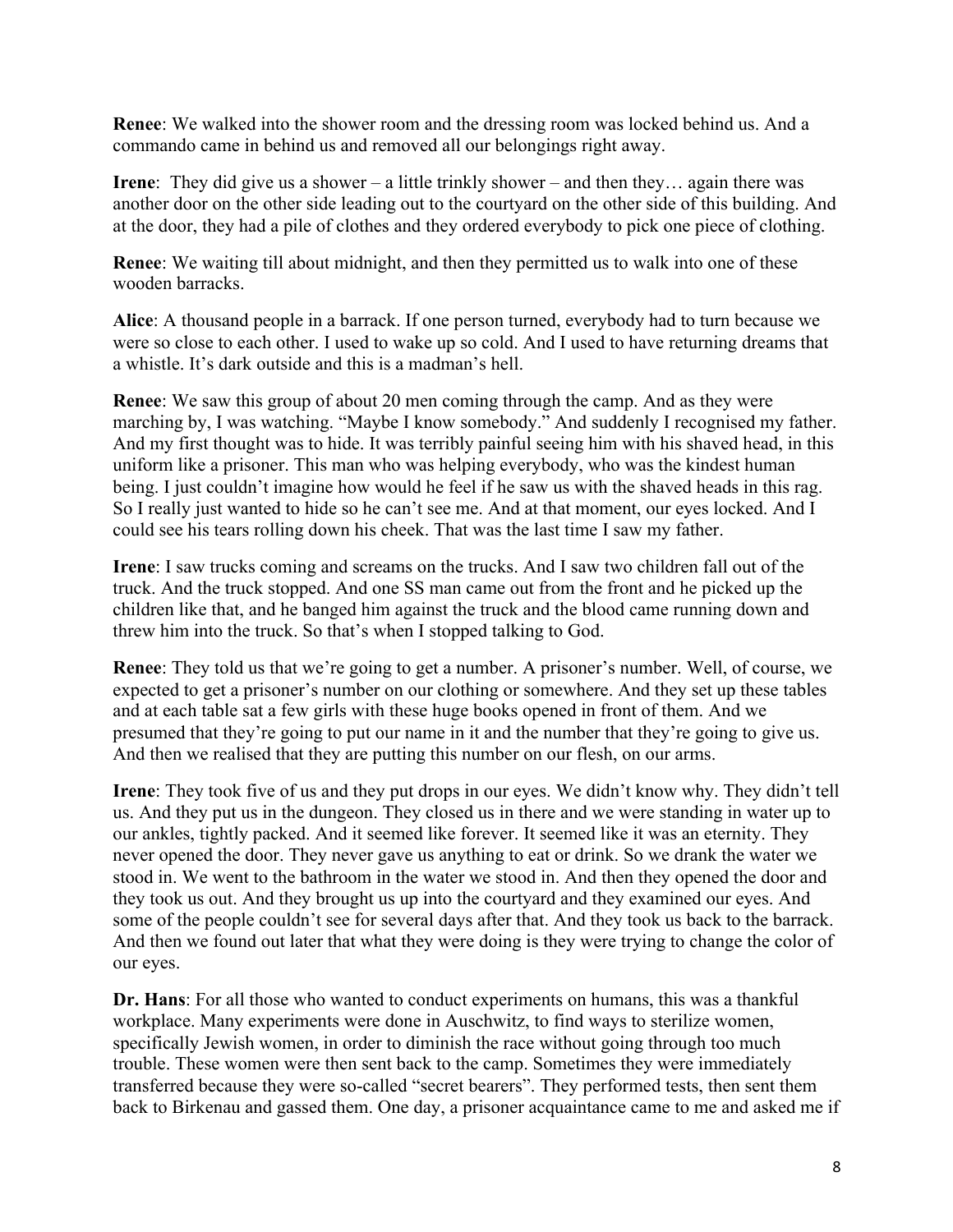I could try to gain some influence, if anything could be done, not to send them to the gas chamber. The only way to do that was to make them undergo more tests. To save them, we had to keep conducting harmless tests on them. That is what we planned to do, and somehow it worked. And that is why I was acquitted, in Auschwitz.

**Randolph**: Having survived the first four and a half years of the war, the Hungarian Jews were killed in the last chapter of Hitler's war against the Jews when the leaders of the world were already fully aware of all the details of Auschwitz.

**Renee**: When we came to Auschwitz, it was during the Final Solution, when he just was desperate already. He was losing the war. Hitler was losing the war. But he was not going to lose the war against the Jews.

**Tom**: The sadism, the cruelty, the irrationality of the German and Hungarian Nazis of killing the remaining Jewish population when the war was all over, when they could have gained brownie points by being more civilized with – vis-à-vis – these people was really not present because their hatred was so blind.

**Randolph**: The Nazis diverted trains and other transportation means useful to the Germans for purposes of deporting Jews. That is, to complete the Final Solution program.

**Renee**: While I was in Auschwitz, the transports were coming in. Two, three transports a day with thousands of people in it.

**Randolph:** Within less than six weeks, more than 438,000 Hungarian Jews were deported to Auschwitz. The gas chambers, the crematoria could not cope. The SS had to dig special pits to burn the bodies using the Jews' own fat as fuel.

**Renee**: I saw how they were throwing people into these fire pits. And I said to myself, "Something is wrong with me, my mind is going. I couldn't be seeing this."

**Dr. Hans**: The mass graves were about 8 x 10 or 10 x 10 meters wide. Wood was piled on the bottom and set on fire. Then the bodies were thrown over the fire. That was it. If the fat burned, then the grave was working. Then more and more bodies were thrown into it. That simple.

**Alice**: What vast landscape you are seeing here. How could people, normal people, go back after working here or plan this? OK, somebody had to plan it. Somebody had to be an engineer. Somebody had to really put on a map this kind of efficiency.

**Irene**: The whole time I was in the camp, through the experiments, every time I was selected, I swallowed the diamonds. So every time I swallowed them, I had to find them again. We were allowed to go to the latrine once a day. And I never sat on the hole because I had to go and find my diamonds. One day, the SS woman walked by the door and she saw me in the corner. And I already had the diamonds in the hand and usually I was waiting until, on the way back, I would rinse them off like in the mud, or if there was no mud, in the soup that we were going to get next. But I had no time, and I had to swallow them.

**Alice**: My God. This is the latrine. Oh, my God. At this place, I was with my sister Edith next to me. And so Edith whispers to me and says, "It's almost Shabbat, this is Friday. It's almost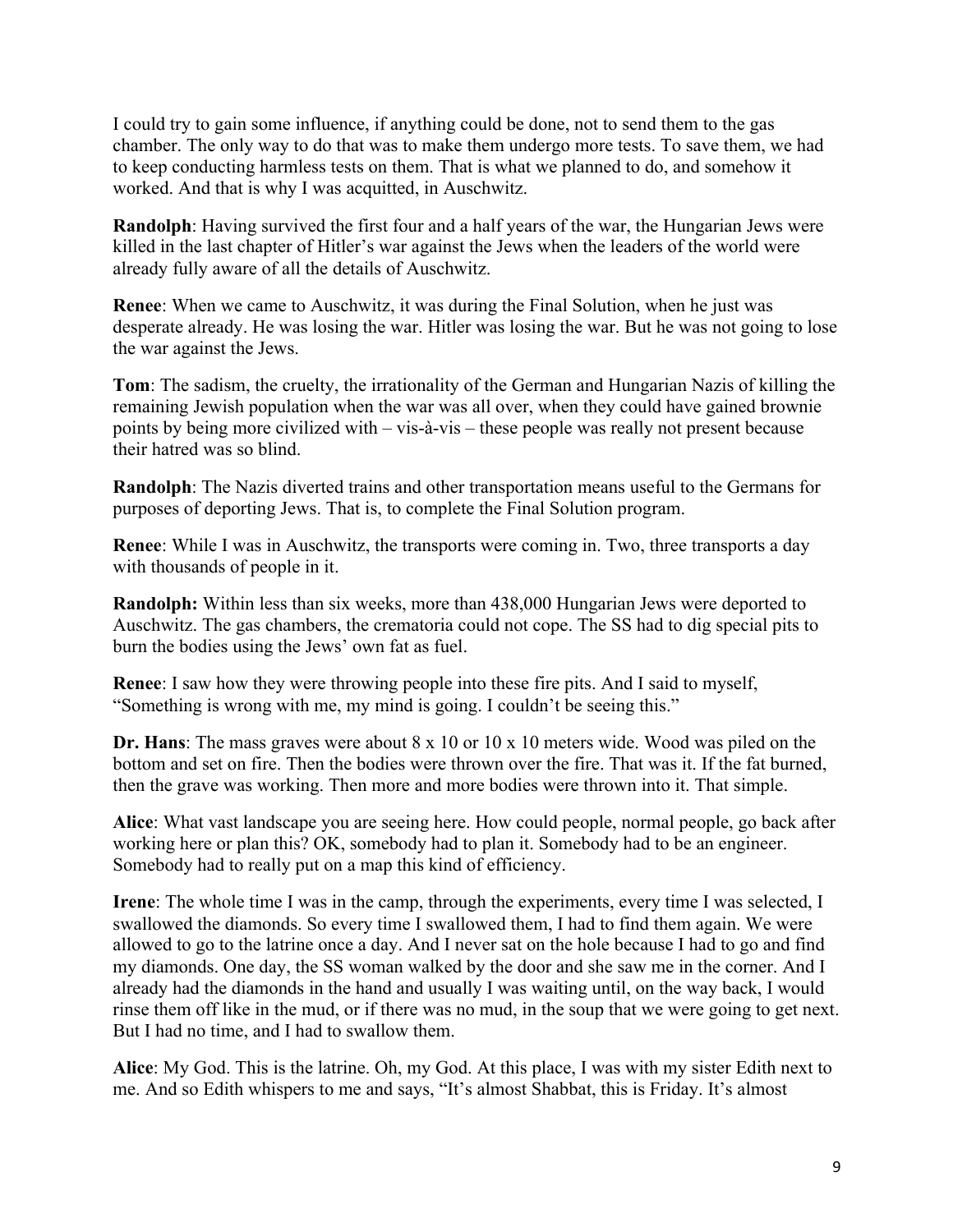Shabbat." How we used to celebrate Shabbat in our house with food and with singing and with praying and you know, lighting the candle. And I told her, "Why don't we celebrate inside in the latrine?" We ran back to the end and we started to make our Shabbat ceremony and we started to sing… *[singing in Hebrew]* And as we sang the melody, other children came around us and they started to sing with us. Somebody was from Poland, somebody was from Germany, somebody was from Hungary, Czechoslovakia, all thrown together, and suddenly the Hebrew songs, the prayers, the Shabbat united us in the latrine of Auschwitz.

**Irene**: People couldn't endure all this pain, the conditions and the hunger and the lice. The lice were as big as my pinky nail, embedded into our bodies. We were sore from scratching and infections. And so when the electricity went on, they ran to the barbed wire to commit suicide. Then they punished us. For every man that ran through the wire, they took a hundred inmates and they killed them in front of everybody as an example. They didn't even let us die when we wanted. And then I thought of something. They took away my parents. They took my identity. They took away my siblings. They took away my possessions. There is something that they want from me. And then I thought of my soul. And I says, 'They're not going to take my soul." And I decided right then and there, I'm going to get up from this mud and I'm going to fight because I'm not going to become ashes.

**Renee**: When we arrived to Auschwitz, thousands and thousands of people were cremated every day.

**Randolph:** The Nazis used Jewish inmates, a special Sonderkommando, to remove the bodies from the gas chambers and taking the bodies into the crematorium.

**Dario Gabbai**: As far as I know, there is only four of us that worked in the Sonderkommando alive today. And we are the only eyewitness that saw the whole thing from A to  $Z$  – how the Final Solution was done.

I'm Jewish from Greece. And I lived in Greece until the time they took me to concentration camp. The first week of April 1944, I arrived in Auschwitz. They selected some of the Greeks to go to work on crematorium. Now is my first day there. I don't know what was going on. I saw 2,500 people, all naked, going to the big chamber, which eventually they take only 500 people. They were putting 2,500 people. So nobody could do anything but stand up with their children.

And 15 minutes later, you know, after they close the chamber and the SS threw the gas from these four openings, you know, they open up. What did I see? I see the people I saw 15 minutes ago. I see them all dead, standing up with their children, black and blue. And I said to myself, "What is going on? What is going on here?" There was a Polish guy that was there before. And I said, "Where is God?" He said, "God? God is where you have your strength."

There were four crematoriums, you know. And they were working 24 hours. And there were a lot of big shots from Berlin coming and watching how the Jews were dying. You know, there was a hole in the hermetically closed, and they were looking there how the Jewish people were dying. It takes two to four minutes. Depends where you are. A lot of people think that we – working in the Sonderkommando – we were guilty of something, you know, because we were doing such kind of a work. But ourselves, you know, we couldn't get out of it. If you don't do whatever they're asking you to do, they kill you right away.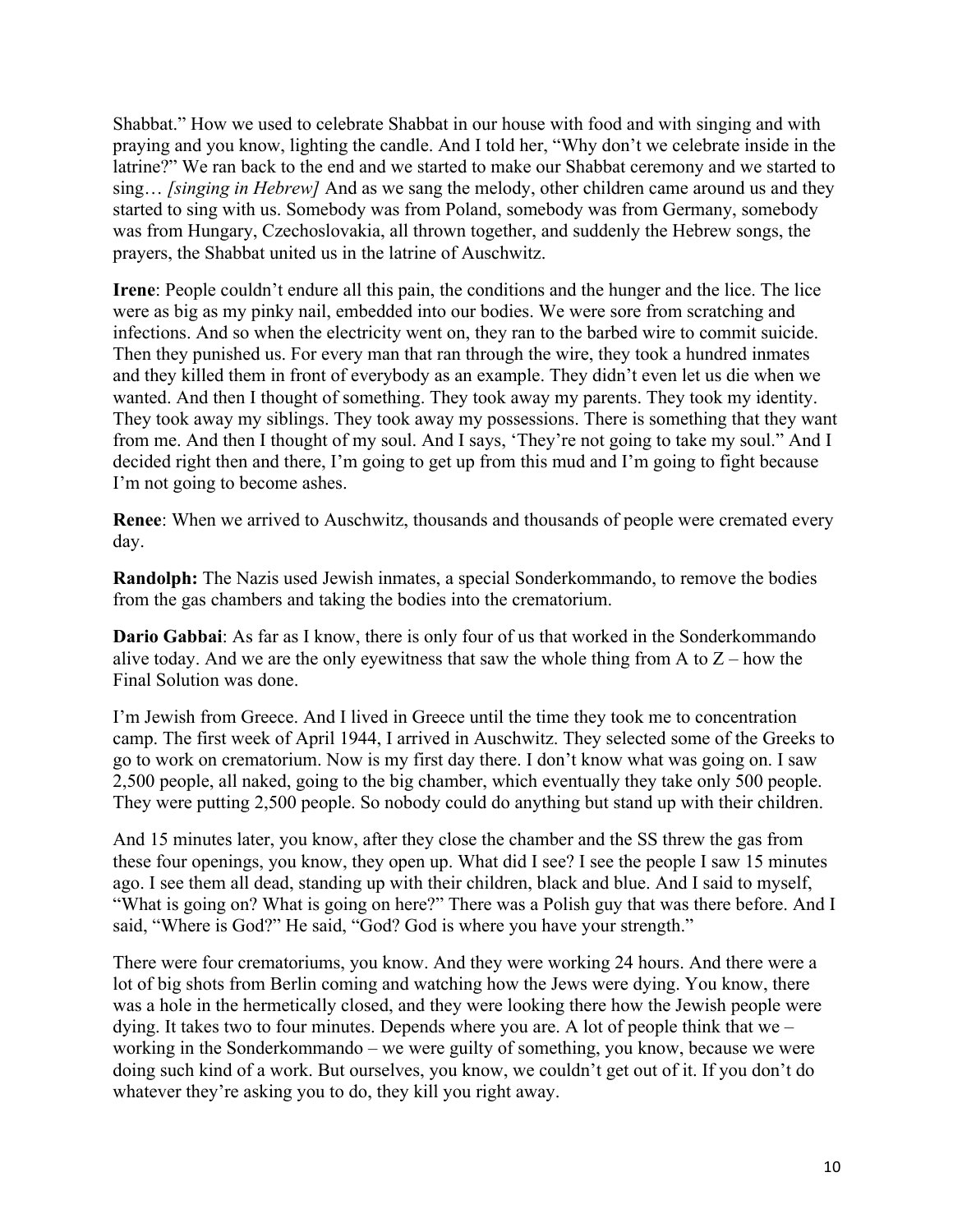One time, I had two friends of mine, very close friends of mine, they came in, you know. Their names were the Venezias. And I told them right away that they were going to die, you know. And they asked for food. Whatever I had, I gave them to eat. And I told them exactly where to keep themselves, where the openings were, so they can die fast. And after they were through, I took them out and I washed them and I put them in the oven, to be burned.

**Tom**: We could hear artillery moving closer and closer. And Budapest was the battlefield between the Germans and the Soviet Army. And although we knew it would be weeks before the Soviet Army would hopefully liberate the remaining Jews, we knew that lots of hardships were still ahead.

**Alice**: In Auschwitz, after Christmas, we hear more and more the bombing came closer and closer.

**Irene**: The Nazis didn't want anybody to get liberated. So they were herding the people away from the camp.

**Bill**: The death march was in winter. Those who could not keep pace were simply shot by the wayside.

**Alice**: If anybody, *anybody*, tries to run away or do anything that is not permitted, will be shot on the spot.

**Bill:** There were three of us friends that were together up to that point. And we swore that we would sacrifice each other's life for each other, that we would never let each other down. Kids, you know. We had this sort of a dream that will be possible. One of the three had an injury in his knee and had gangrene. And one of the soldiers noticed him limping so he comes up, and he wants to shoot him. When we step in front of him, he pulls out his Luger and he says, "I give you three seconds. Count to three. Either you let him go or all the three of you die." Can you imagine? Even though you're young, that decision that we had to make. And here we promised that we will die for each other, but we couldn't keep that promise under threat of death. We did let him down.

We arrived, about 10 days' march or so, we arrived into Dachau.

**Bill to his son, Martin:** Oh my God. After 53 years… it is as if it were yesterday.

You could find them right alongside here in the street, just laying and we didn't even pay any attention. You just stepped over bodies. Didn't pay attention. They didn't mean anything.

**Martin:** Right here?

### **Bill to Martin:** Yeah.

**Bill:** I never knew anybody's name, never wanted to know anybody. I never wanted to know just in case someday, someone will know this person whose shoes I have taken off when he died.

**Bill to Martin**: If you can imagine that every morning, my job was for a while – I had to go barrack to barrack to barrack and take those bodies and bring them to the crematorium. We had one of those pushcarts. I remember the Sonderkommandos, those that worked in the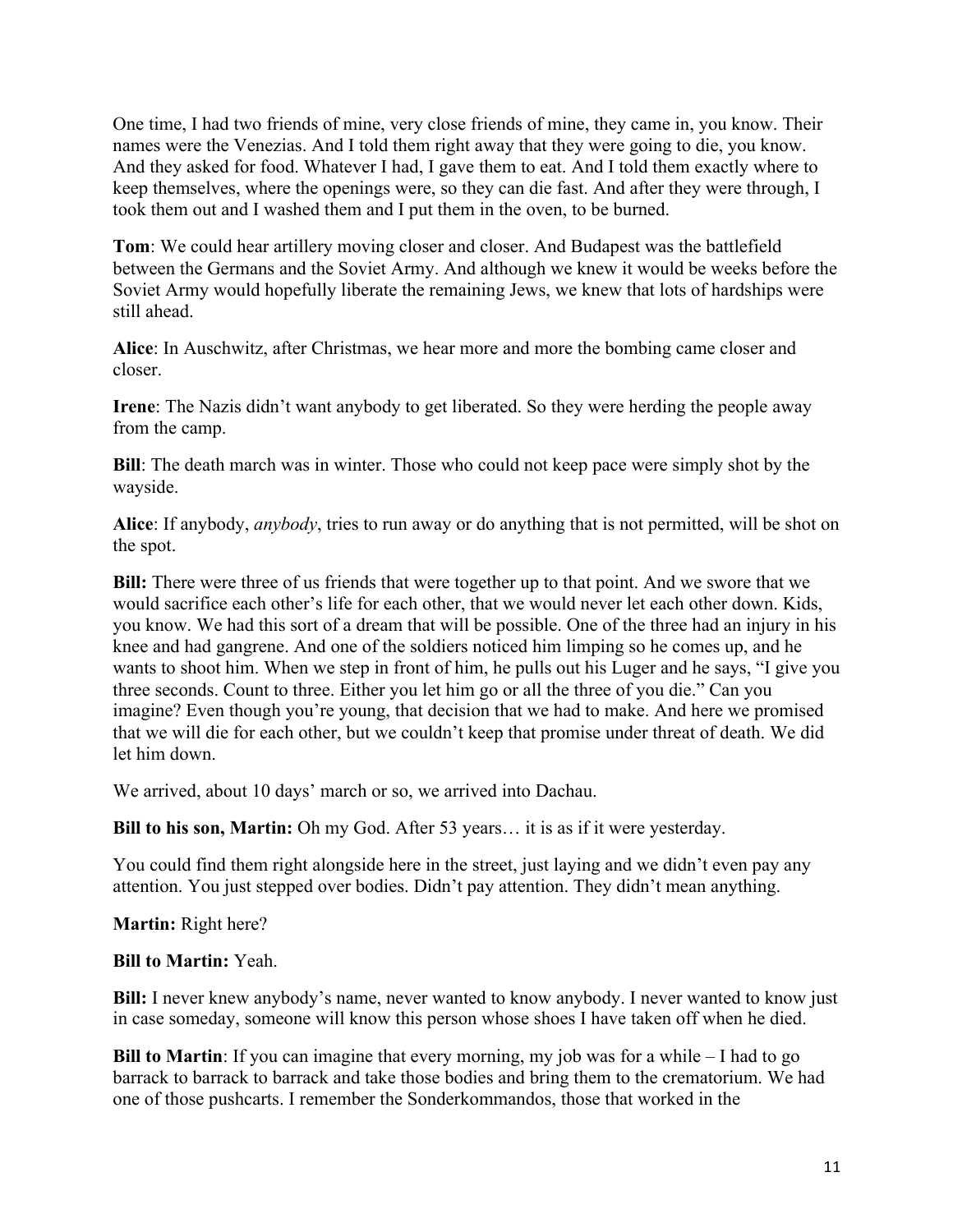crematoriums, came out and they opened the gate. They took it over from here and they walked it in. But we were never allowed to cross this. They never talked about a crematorium, but we knew.

If we walked in here, we never got out. We never got out from here, from this area because if they let him out and he escapes, they have witness, they have testimony so they wouldn't let him out.

Oy, look at this. The inhumanity of man against man. It's beyond belief. This is the most monstrous thing that man devised. Burning human beings just to get rid of them quicker. Unbelievable.

It's just so emotional for me. It's so hard. Now, why did I survive? Why did God spare me?

**Renee**: Somebody's started to yell, "Americans! Americans!" and we didn't know what they mean by Americans, and they were pointing up to the sky.

**Irene**: Planes came out from behind the mountains, from nowhere, and they just bombed the convoy. And they didn't touch us, none of us got hurt. That's when I found out, the first time, that the United States was at war.

**Warren Dunn**: It was April 29<sup>th</sup> when I was ordered to go to Dachau. Actually, the night of the  $28<sup>th</sup>$  and we were ordered to take off as fast as possible to get to Dachau, not knowing what we were facing.

**Dr. Paul Parks**: We thought it was a military camp, a Germany military camp that we were going in to take and therefore, we were going to capture and capture the people who were inside of it.

**Katsugo Miho**: We were in the vicinity of what we found out to be concentration camps.

**Bill**: Suddenly we hear machine guns shooting off. First thought was that we are being killed. And then we saw the American soldiers climbing and crawling and shooting, and then we saw the German soldiers coming from that direction. And as they met up here in the center, the Germans gave up. But visualize 32,000 people coming out of all those barracks.

**Warren**: Outside the camp, on railroad tracks, was 40 box cars, I believe, was the count, absolutely full of dead bodies. And not having had any knowledge of what we were facing, this was totally unreal.

**Katsugo**: Most of them were wearing flannel pyjamas. That's all what they had. Blue striped, white striped flannel pyjamas.

**Dr. Paul:** People were weak. Weak probably isn't even the right term. But they were emaciated. Some of the people looked like they were very old who weren't old.

**Katsugo**: They were walking dead, what we called, … skeletons.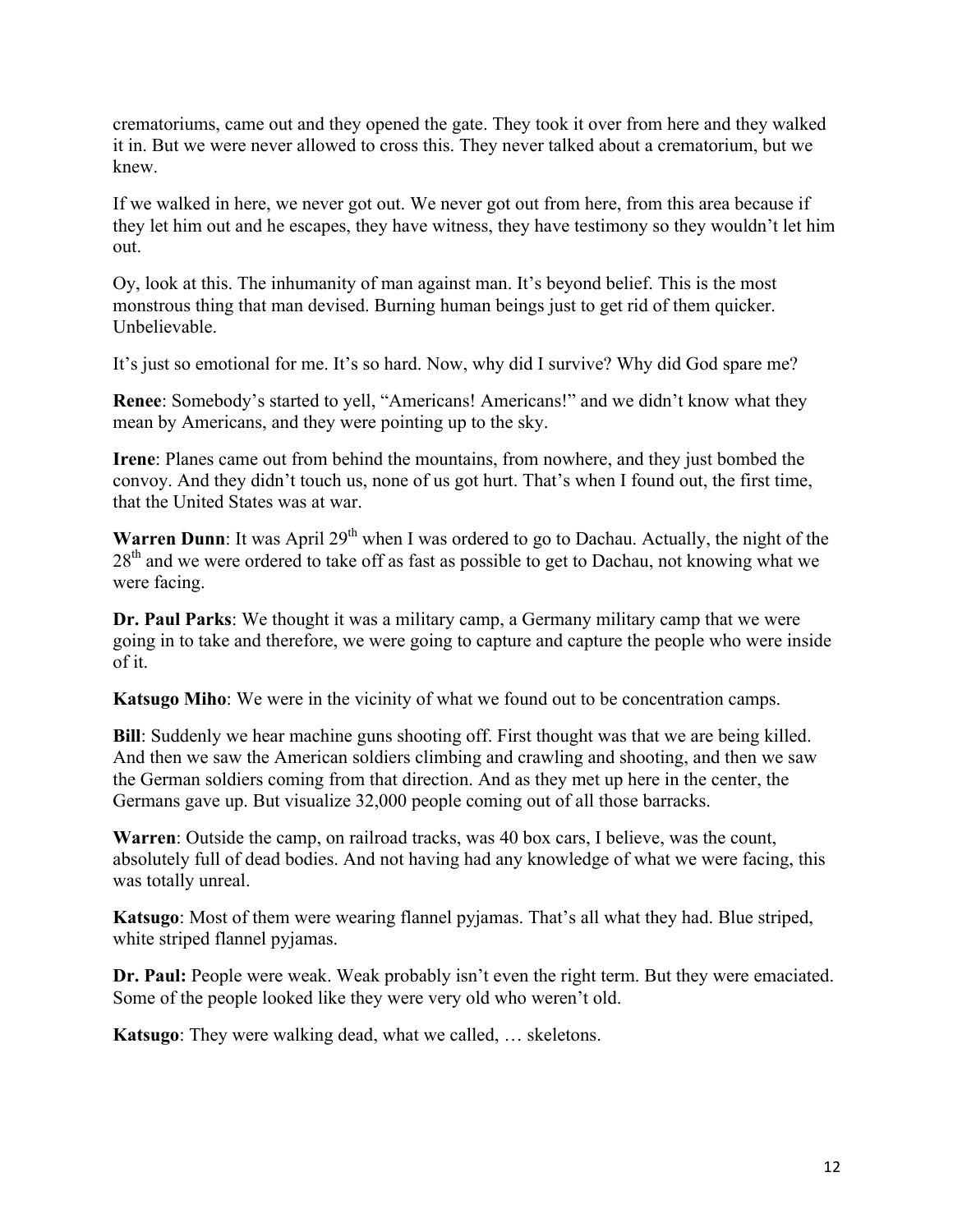**Dr. Paul**: A few came out first, then more came out, then more came out, and they kept coming toward us because it was almost as if they realized – and I guess they did – they realized that we were different.. that we were people coming to help them.

**Bill**: And Americans held the gun against the Germans, but they didn't kill them. They let us have them. And taking a dozen or so German soldiers that we caught, literallytore them apart, piece by piece.

**Dr. Paul**: We captured a German colonel, and I went back and told him that 'We're going to send you back to our offices to talk to you.' And he spit in my face and I killed him. It wasn't long before the war was over after that. But through those last days, we intended to stop Germany from ever having an opportunity to stand up again and do this to anybody.

**Katsugo**: I've seen many a horrible sight that two years in Italy, France and Germany but the worst thing I've ever seen in my life were the survivors of the Holocaust. This is something which is… to this day I cannot forget.

**Tom**: I wasn't young anymore. I was very old. I was 16 but I was very old.

**Renee**: Returning to freedom was very difficult. We didn't know how we're going to make peace with the outside world which didn't want us and we didn't know who we erre going to find, or not find.

**Irene**: They didn't know what to do with us and they put us in a DP camp, which is a Displaced Persons camp and the closest one from where I was, was in Austria. And all the survivors that had no other place to go were in that camp. So it was another camp, but it was free.

**Tom**: After the Soviet Army liberated Budapest and I became a free human being again, I did not know for months whether my mother or other members of my family would ever return.

**Renee**: I was hoping that going back to Auschwitz is finally going to give me some closure. And I was shocked to find out that it opened up new questions and new doubts.

**Interpreter**: She would like to look for information about her family and about herself.

**Archivist**: Your name, please?

**Renee**: This is the first time that I decided to find some records on my family.

**Renee to archivist**: And my sister was Klara.

**Interpreter**: You found something?

**Archivist**: Yes, I found something. We can look together.

**Renee**: Give me some.

**Archivist**: Please lay the cards down like this.

**Renee**: Klara… mm hmm It's my sister, yeah.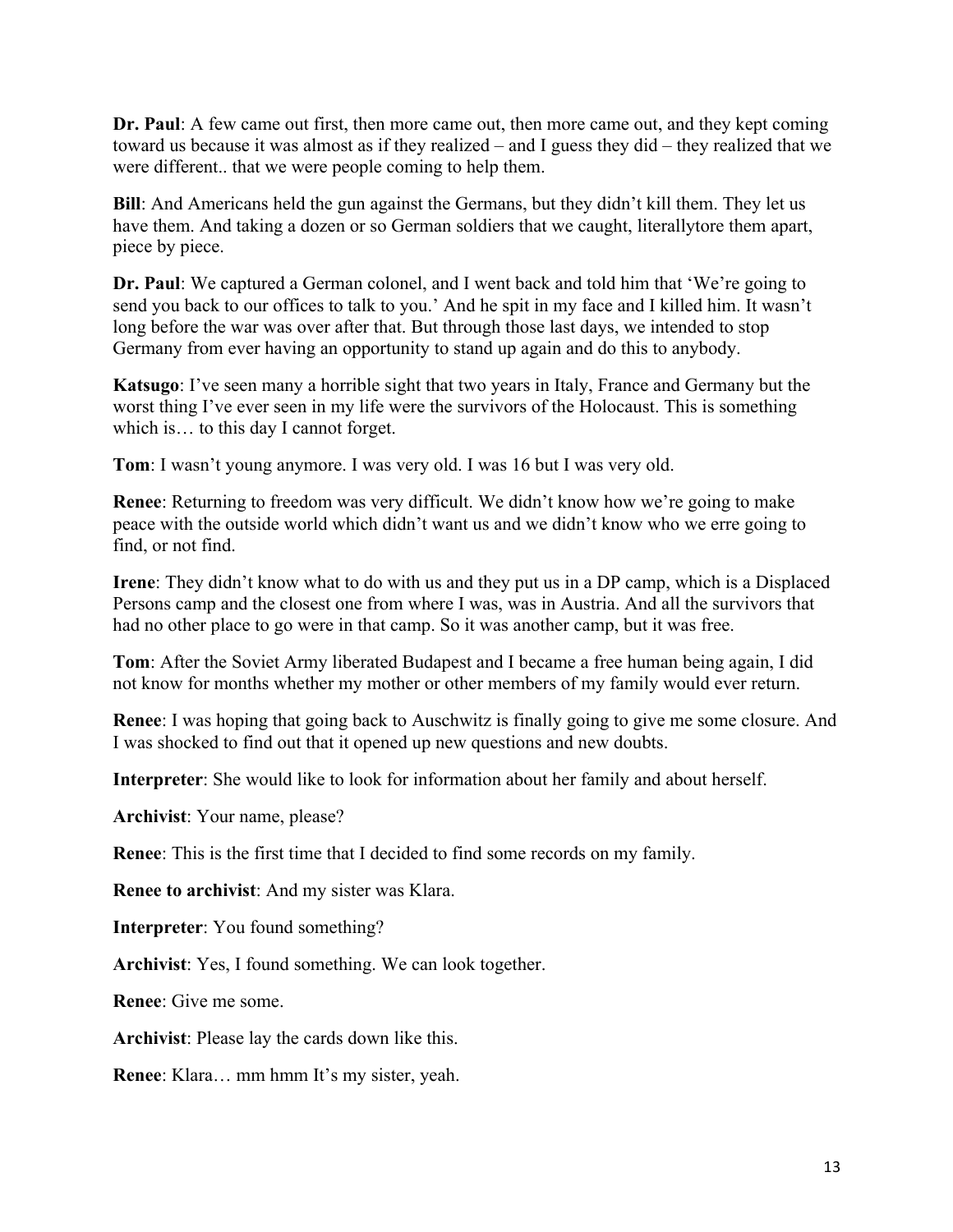**Renee**: I found records of my sister, my father and my own. And when I ask about my mother, the archivist, the historian told me that those who were taken from the railroad station and killed immediately, there is no record of those.

**Archivist**: Take this upstairs to the archive and ring the bell. Okay?

**Renee**: Thank you.

**Historian**: This is a test of blood or something medical researchment of Klara Weinfeld.

**Renee**: I found out that my sister was experimented on, that they were doing some blood tests on here.

**Renee to historian**: And what does the zero mean?

**Renee**: And he said, 'You know, I really don't know'. He says, 'Nobody ever really ask me.' But there is a Dr. Munch who was the head of this clinic who's still alive. And then I found I found out that you're going to interview this man, and that I may have a chance to ask him what those symbols meant?

**Renee to Dr. Hans Munch**: My sister Klara died in Auschwitz, and I recently obtained these papers from Auschwitz. I would like you to explain these papers.

**Dr. Hans**: I will try.

**Renee**: Can you tell me what this is?

**Dr. Hans**: Nothing important, no…

**Renee**: What kind of experiments were these?

**Dr. Hans**: It's nothing. Everything is good.

**Renee**: Why did she die?

**Dr. Hans**: 'Clinical institute'… t\That's my institute. She did die… When did she arrive? How long did she stay?

**Renee**: 6 months.

**Dr. Hans**: 6 months? And then she died. Well, that is the normal period. Do you understand? You were in Auschwitz as well? Well then, you should know

**Renee**: I tried to be civilized but he was very evasive and I became very angry. I kept thinking that thousands and thousands of people died in his clinic. I am going to go back to Crematorium 5 because I know that my mother was taken there for sure. I'm going to light some candles and I know that I'm not coming back here anymore.

**Alice**: And now, just very recently, I got a new letter from Bergen-Belsen that they don't have Edith Lok. They looked through their books, but they found an Edith Schwarz. And I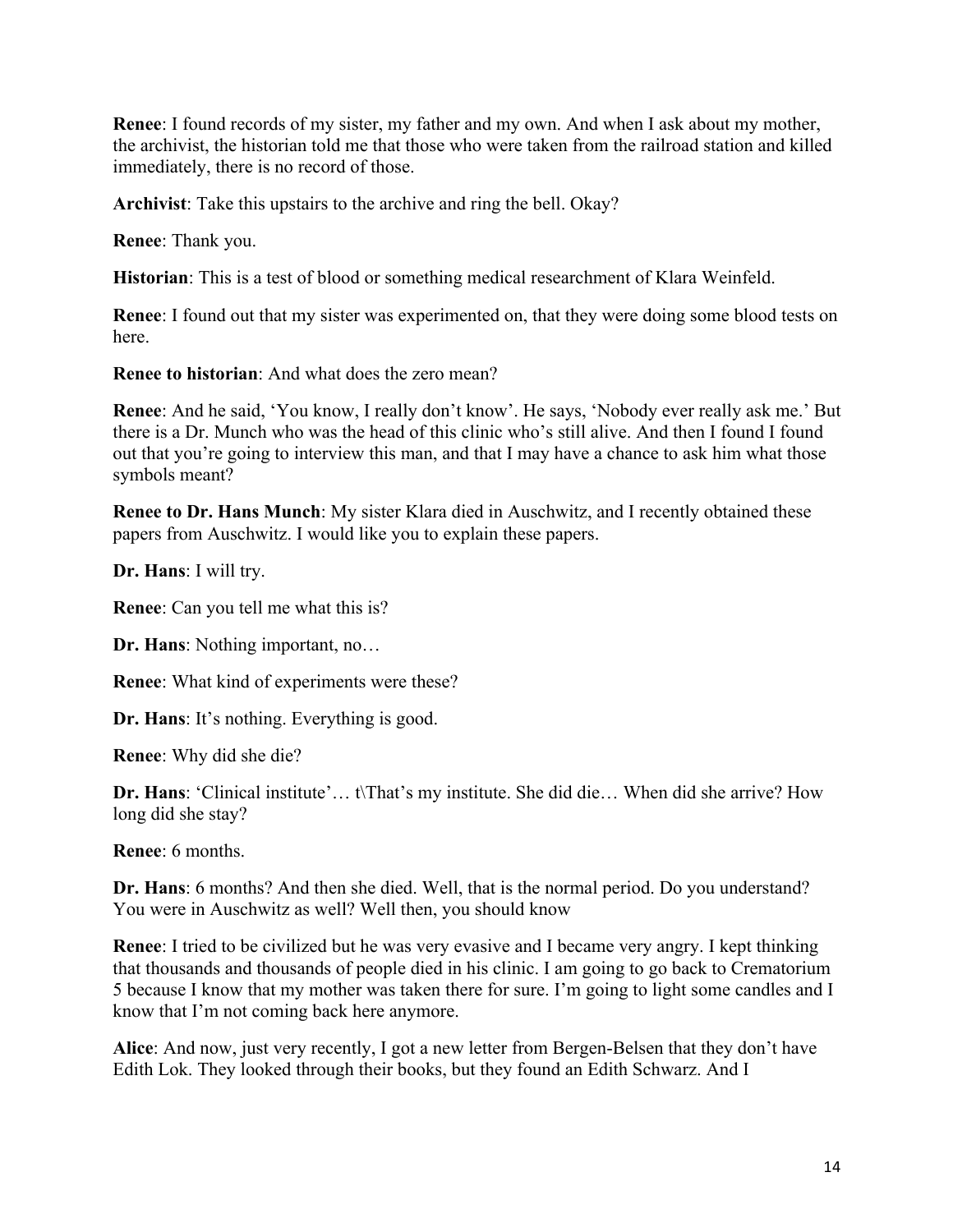remembered at one point my sister Edith decided that she would use my mother's name, but I forgot it. And all these years I looked for Edith Lok.

**Alice to historians**: Can you find me, though, with Hungaria—

**Historian**: Hungaria? Let's just look at it.

**Alice's family**: It's not alphabetized.

**Alice**: Going back to Bergen-Belsen, I want my husband to say a prayer with my children and with me because we will symbolically bury Edith.

**Historian**: This is the cemetery where all the people were buried, who were brought after liberation to the military blocks. We found the name of your sister. She died here, we think, on the 2<sup>nd</sup> of June 1945. So all the people who died in those days were buried here, one beside the next one.

**Alice**: Today is the most special day of my life. Finally, the search is over and we now know what happened and when it happened. I brought here my mother's prayer book and here we will say for you the prayers that's traditional, and light this candle in your memory and remember you forever, as long as we live.

*[Jewish prayer: Yitgadal v'yitkadash shemai rabah. B'almah divrah charutay viyamlich malchutai b'chayachon uv 'yamaichon uv'chayai kol bet Yisroel ba'agala u'bizman kariv, v'imru amen. Yehai shemai raba mevorach l'olam olmai olmaya. Yitbarach, v'yishtabach 'yitpaar v'yirroman, v'yitnaseh v'yithadar,'v'yithaleh v'yithallal shemai dekudisha, b'rich hu.*

**Alice**: But there are a lot of people like me out there, who are still looking because for us, liberation wasn't the last day.

**Tom**: I got an announcement that I'd been selected to receive an academic scholarship to the University of Washington in a town called 'Seettle' because nobody told me that it's supposed to be pronounced Seattle. I had a ticket on the SS Marine Falcon. I went to Bunk B-20, put down my knapsack and they called for chow. I had no idea what "chow" was. It wasn't part of my English vocabulary. So I got into the chow line. We had these huge metal trays, and this was a period when of course, my mental preoccupation was still with hunger. And these wonderful people slopped on all the wonderful things on this metal tray. And at the end of the line, there was a huge wicker basket of oranges and a huge wicker basket of bananas. My mother always taught me to do the right thing and I didn't know what the right thing was. So there was another huge sailor and I asked him, 'Sir, do I take a banana or do I take an orange?' And he said, 'Man, you eat all the damn bananas and all the damn oranges you want!' And then I knew I was in heaven!

**Irene**: I loved my town and I see it picturesque and happy. I'm planning to go there for the first time since I left in 1944.

**Irene to her daughter, Robin**: Now, look at the sign, Robin. Look at it. It says Polena in Russian.

The river is running on the right-hand side. We used to go bathing here.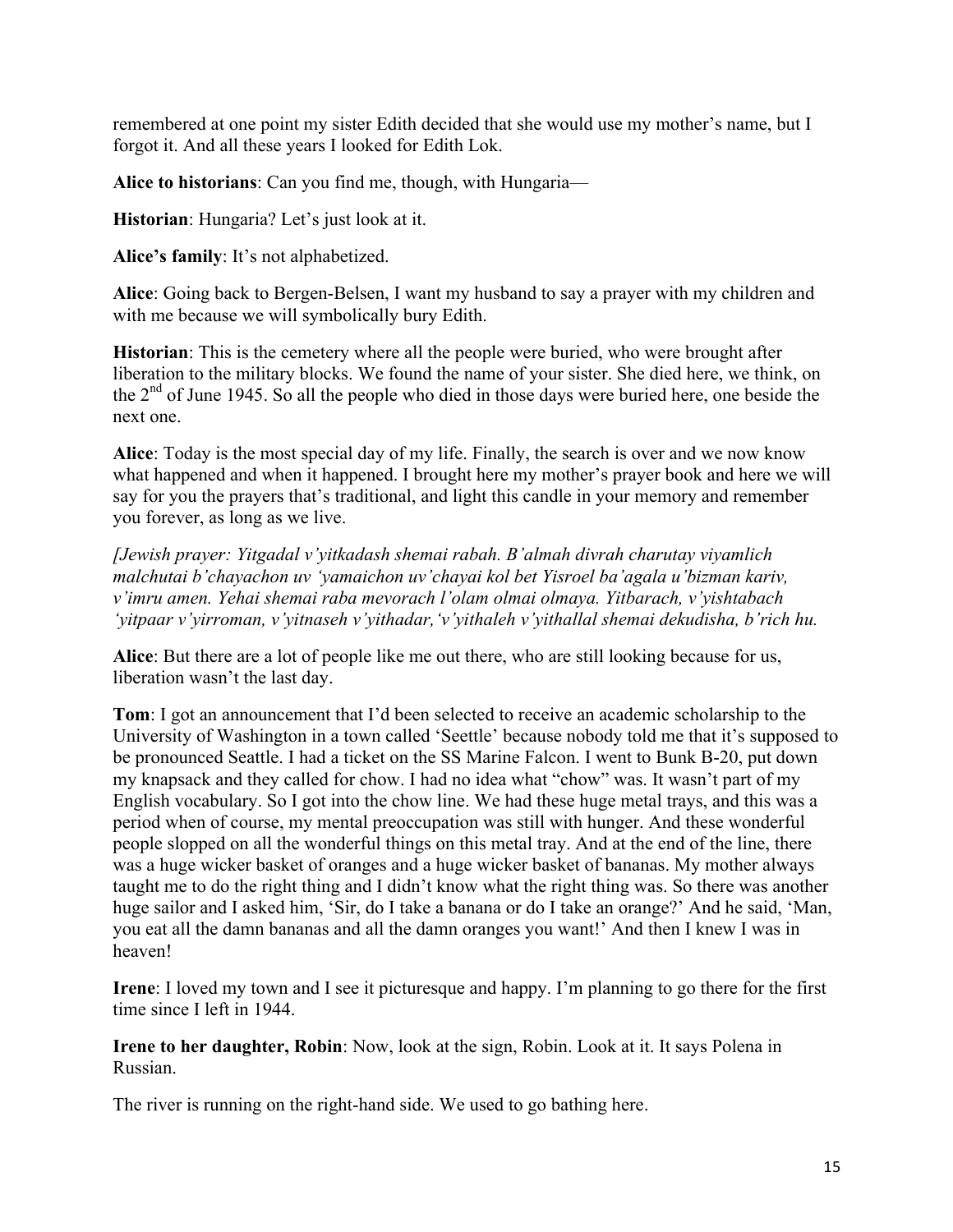**Irene**: I'm hoping that I can find some of the people that I knew before the Holocaust and maybe that I can talk to them.

**Robin**: There's the mushrooms in the jar, see?

# *[Irene speaking Hungarian]*

**Irene**: Maybe they can tell me things that happened while we were away.

# *[Speaking Hungarian]*

**Irene**: This was one woman, Mariska, she remembered my grandparents and my father and my mother, and me! I was most surprised that she remembered me. I was really afraid that the people were going to be hostile to me, that they were going to be accusing me of coming back to take something away from them. I was asked in a very nice way, am I planning to take my property and come back to live there? And I said no, I just want my children to know where I come from and I wanted to see my town where I grew up one more time before I die.

**Renee**: Going back to my hometown with my family, with my child, showing her this beautiful town which everywhere we went, the word "Jew" doesn't exist…

**Renee to daughter**: This building was the Jewish community center.

**Renee**: I wanted to go to the Jewish temple which was a beautiful synagogue.

**Renee to her daughter**: Look how they let this… Oh my God. What they did to this city, you just have no idea. It's just unbelievable.

**Renee**: We went to the temple and there I met this man, this Jewish man. He was also in Auschwitz.

**Renee to man**: Hello, do you speak Hungarian? Good morning. Are you from here?

**Man**: I was born here in 1928.

**Renee**: I'm from the Weinfeld family.

**Man**: Weinfeld?

**Renee**: My father had a shop on Cobbler's Lane and of course, my mother attended this temple.

**Man**: I had my Bat Mitzvah where when I turned 13 in 1941.

**Renee**: And why did you stay here?

**Man**: Because I came back from Auschwitz on June 6, 1945 and a few days later, the borders were closed.

**Renee**: Then he walked us through the temple and he explained to us that this is no longer a Jewish temple.

**Man**: In the old days, there were Stars of David here.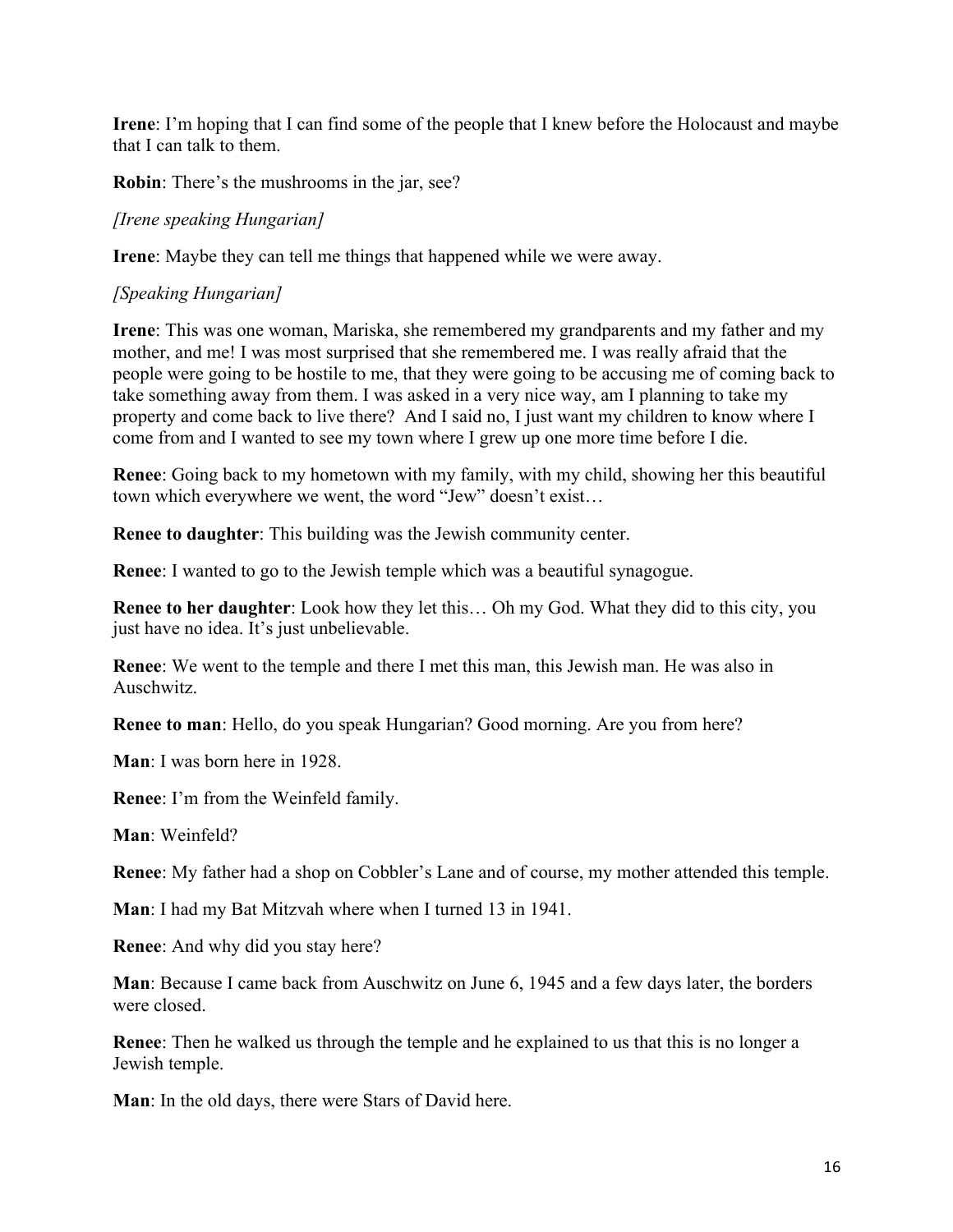**Renee**: What did they do with them?

**Man**: They made it into a concert hall. They removed everything... e\Everything.

**Renee**: It was very painful to see that this holy place was transformed into a place of entertainment. The most difficult part was going back to my house.

**Renee to her family**: Oh my God! That is the original... That's the original gate. The entrance, yeah…

**Renee**: It was neglected, this beautiful house that father took care of always and everything was manicured around it.

**Renee's husband**: I think it's locked…

**Renee to family**: No, it just doesn't open. It doesn't open. It doesn't open.

**Renee:** And that moment, I really wished I wouldn't have seen it...

One of the neighbors who was a young child at the time they took us away was still there.

**Neighbor's wife**: Thank God that you are still alive.

**Neighbor**: I'm telling you, I can still remember everything as it used to be.

**Renee**: He has now a Russian wife who was very sympathetic.

**Neighbor**: Your own house… to take someone's house. How could that be?

**Neighbor's wife**: There would be a lot to tell, but you know what they say… even the walls have ears.

**Renee**: She was scared to tell me what really happened after we left.

**Renee to neighbors**: Tell me, after we were taken, did you talk about it?

**Neighbor**: We were so sorry for Klara. We heard she died on the way.

**Renee**: No. She died there.

**Neighbor**: Poor thing… I have only seen it in the movies… Did they really burn people like that?

**Renee**: Unfortunately, it was much worse than what they show in the movies.

At that moment, I felt very lucky that I will have a chance to go back to the United States to my home.

**Irene**: I saved the diamonds, all the way… all the way through everything. And when I was free, I didn't talk about the Holocaust but I took the diamonds and I mounted them into a teardropshaped pendant because every time I had to save them, I had to cry so much, so I felt that the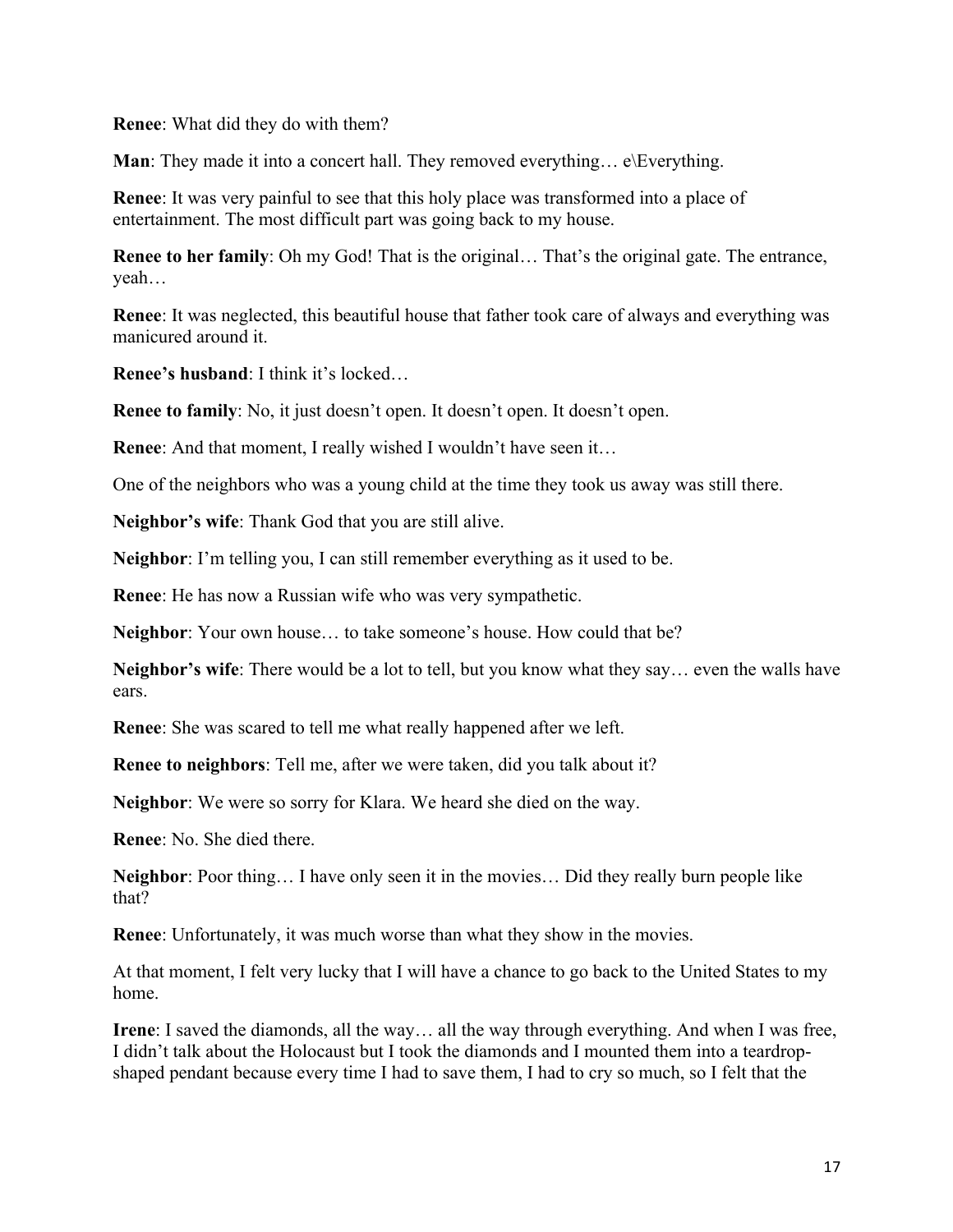tears are appropriate for that, and I told my children that these diamonds should go down from generation to generation to the firstborn girl in the family, until… forever.

And you can see they're different shapes and different cuts. And they're the only thing that I'm… that I'm holding that my mother ever held.

**Tom**: My life today is something I myself cannot believe. Having been elected by my constituency in California of some 600,000 people nine times, it all seems like a dream and it all places an incredible sense of responsibility on me.

**Tom giving a speech on television**: As the only survivor of the Holocaust ever elected to the Congress of the United States, I know I speak for all of my colleagues, Republicans and Democrats, in expressing our outrage at the most recent terrorist...

**Tom**: The center of focus of my life obviously is human rights because I am convinced that this is really the path of a more civilized world. My wife Annette, and I have known each other all our lives. We grew up as children in Budapest and we have been married now for 47 years. We have two daughters who early on came to us and said to us that they planned a special gift for their parents. Since our families were wiped out, they will give us a large family. And we have been blessed with 17 wonderful grandchildren, and it's really the focus of our life.

**Renee**: I would like to be known as an educator of the Holocaust, so I go to the Museum of Tolerance, where I was the founder of the Outreach Program, and I speak to groups who come into the museum.

**Renee giving a tour**: … came into being. When these things are happening, you almost begin to believe that you did something wrong. 'Why would do they do this to me?…'

**Renee**: I feel it is my duty to make the world aware of what happened during that time.

**Alice**: I always felt that my language is inadequate and that if I wanted to tell the story about my experiences, I have to talk through a medium. And I found art because art transcends. It's beyond words.

I wanted the surface to be very much layered. It should look like a crumbled wall, like it's papered over with yesterday's news, because people want to forget the past. People want to forget about the Holocaust.

What keeps me going is really the family that my husband and I created. My grandchildren, three wonderful children, two of them Rabbis and my beautiful daughter. She teaches me everyday what is important in life. And my husband who is four-generation Israeli. And such a gallant man. And he helped me to construct a life.

**Alice talking to crowd**: This painting is 'Arbeit Macht Frei'. When you read this welcome gate, so to speak, 'Arbeit Macht Frei'…

**Alice**: My art today is about the Holocaust because I have no memorial of my people. I don't know where they are.